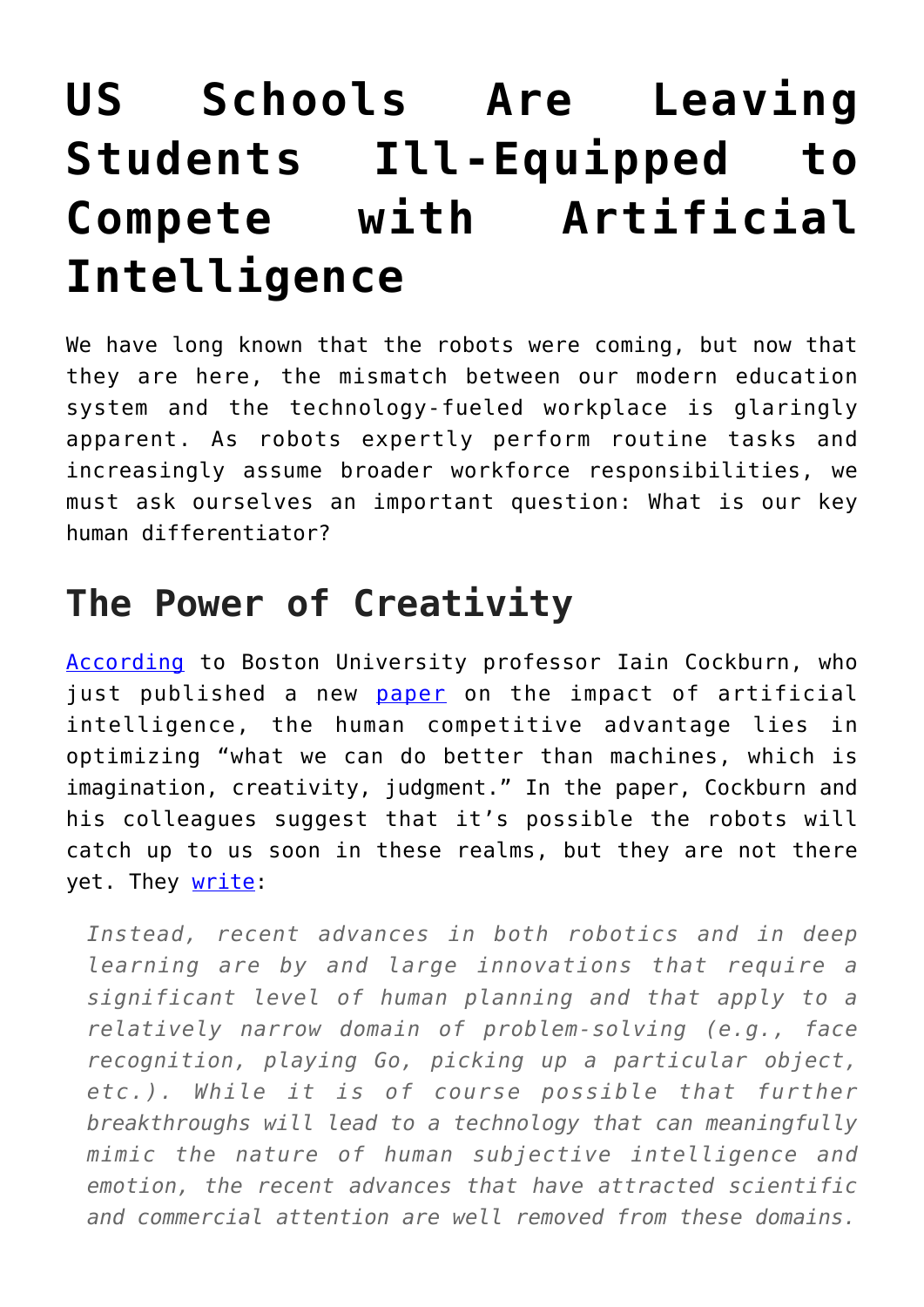If human imagination, creativity, and judgment are our primary tools for competing successfully with today's robots, then it would make sense for current education models to focus on cultivating these qualities. The sad fact, however, is that most schooling is stuck in a 19th-century system of command and control, memorization, and regurgitation that may successfully train young people to be robotic workers but not innovative thinkers.

## **It's Time to Adapt**

Recognizing the inevitable effects of automation, artificial intelligence researchers have been calling for dramatic changes in the education of our youth since computers first appeared. One futurist was Seymour Papert, a renowned mathematician who became co-director of the MIT Artificial Intelligence Laboratory in the 1960s.

Papert was a critic of education models based on top-down instruction and passive learning. He believed that "the model of successful learning is the way a child learns to talk, a process that takes place without deliberate and organized teaching." So firm was his vision of the ways technology could facilitate authentic learning, Papert foreshadowed the end of conventional schooling. In his 1980 book, *Mindstorms: Children, Computers, and Powerful Ideas*, Papert [writes](https://books.google.com/books/about/Mindstorms.html?id=qaYX8_oXmdQC&redir_esc=y) that "schools as we know them today will have no place in the future."

Of course, Papert's vision hasn't emerged. Other than the ubiquity of computers, most present schooling looks remarkably similar to schooling in the 1980s, and passive learning and a teach-and-test approach to education endures. American public school students now take [more than one hundred](https://www.washingtonpost.com/local/education/study-says-standardized-testing-is-overwhelming-nations-public-schools/2015/10/24/8a22092c-79ae-11e5-a958-d889faf561dc_story.html?utm_term=.6c3b88ed6e08) required standardized tests from preschool through high school graduation—a number that has skyrocketed in recent years. At the same time, their creativity scores are [plummeting.](https://www.newsweek.com/creativity-crisis-74665) College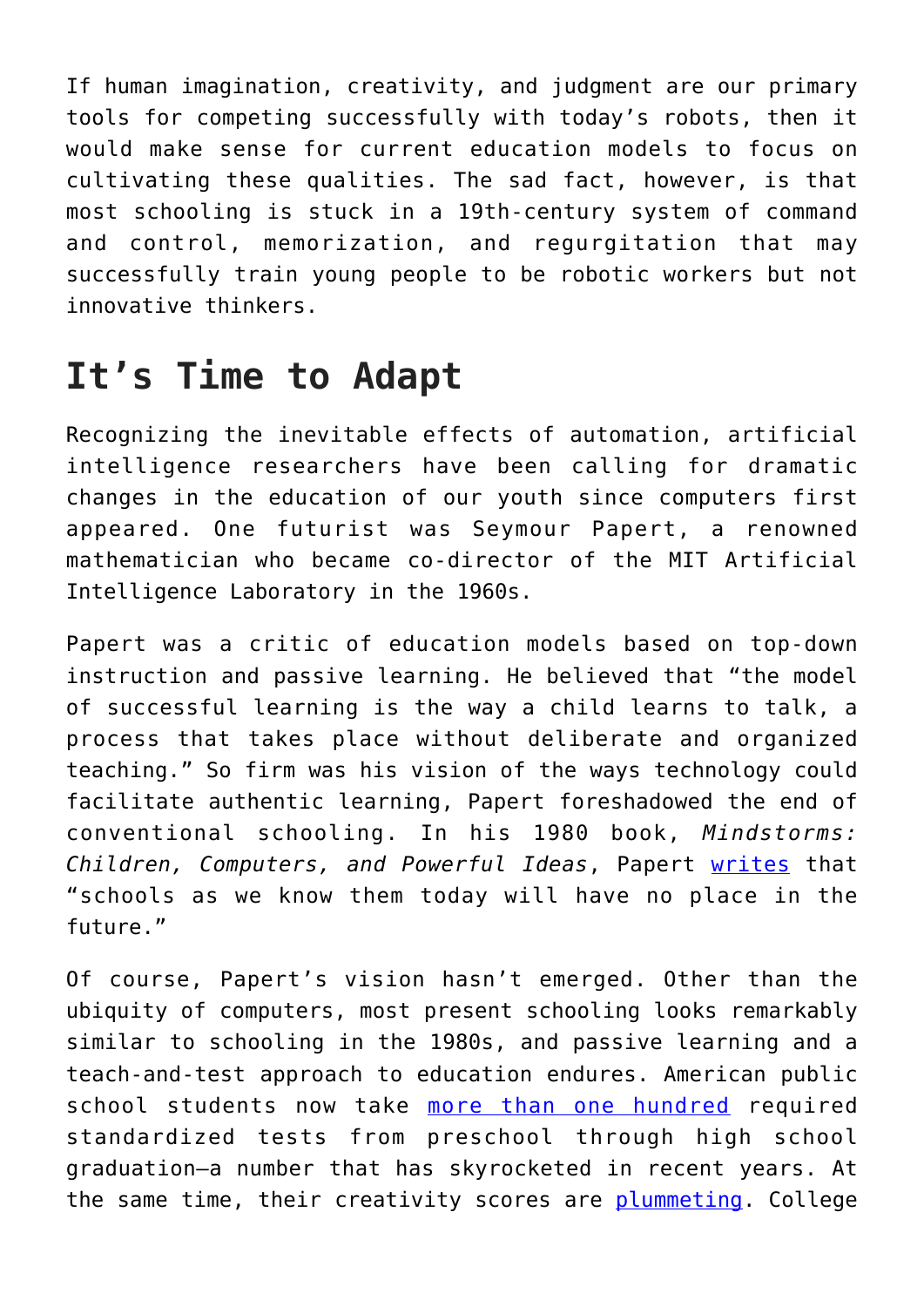of William & Mary professor Kyung Hee Kim [discovered](http://www.amazon.com/Creativity-Challenge-Recapture-American-Innovation/dp/1633882152/) that American creativity scores have been falling precipitously since the early 1990s, with elementary school-age children experiencing the sharpest drop in creativity.

We should all be alarmed. If human creativity is our key competitive advantage against robots, and that creativity is declining, the forthcoming workplace disruption and job losses that will accompany increased automation will be more severe than they otherwise should be. Some educators suggest doubling down on efforts to foster creativity. John Maeda, the former president of Rhode Island School of Design, [said](http://knowledge.wharton.upenn.edu/article/can-creativity-be-taught/) in an interview:

*I wouldn't say [creativity] can be taught in the normal sense of adding knowledge and wisdom to someone. I would say instead it can be re-kindled in people—all children are creative. They just lose their capability to be creative by growing up.*

But it's not a consequence of growing up that causes creativity to decline: It's our antiquated system of forced schooling that was designed to crush creativity in the name of conformity. As I spotlight in my upcoming book, *[Unschooled:](http://www.amazon.com/Unschooled-Well-Educated-Children-Conventional-Classroom/dp/1641600632/) [Raising Curious, Well-Educated Children Outside the](http://www.amazon.com/Unschooled-Well-Educated-Children-Conventional-Classroom/dp/1641600632/) [Conventional Classroom](http://www.amazon.com/Unschooled-Well-Educated-Children-Conventional-Classroom/dp/1641600632/)*, young people who learn without school, or in other non-coercive learning environments, retain their natural creativity and curiosity. We don't need to rekindle creativity; we need to stop destroying it.

To compete with robots, we need an education model that nurtures human imagination and ingenuity. Forced schooling is ill-equipped to do this, but models of learning without conventional schooling are ideally positioned to take on the pending robot challenge.

*[1] Papert, Seymour Papert, Mindstorms: Children, Computers, and Powerful Ideas, 2nd ed (New York: Basic Books,*